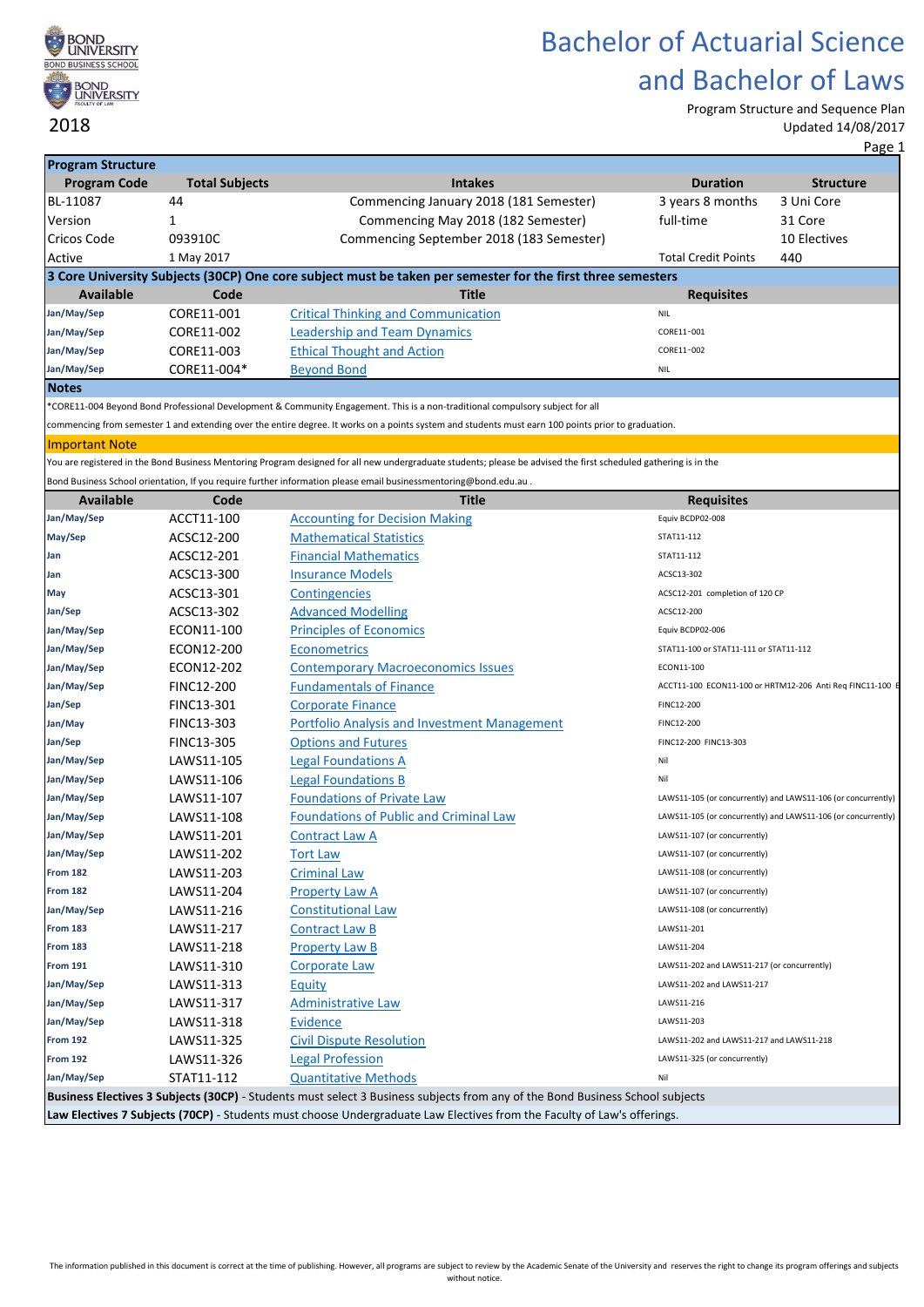

Program Structure and Sequence Plan Updated 14/08/2017

Page 2

|                                                           |  |                            | Students may choose to complete an optional Law Specialisation (40cp) in one of the following areas: |                                                                                                                                                   |  |  |
|-----------------------------------------------------------|--|----------------------------|------------------------------------------------------------------------------------------------------|---------------------------------------------------------------------------------------------------------------------------------------------------|--|--|
| • Canadian Law and Practice                               |  |                            | • Corporate and Commercial Law                                                                       | • Legal Practice                                                                                                                                  |  |  |
| • Contemporary Legal Issues                               |  |                            | · International and Comparative Law                                                                  | . Media and Technology Law                                                                                                                        |  |  |
|                                                           |  |                            |                                                                                                      | To be eligible for a Law Specialisation, students must complete a minimum of four Law Electives (40 credit points) within one of the above areas. |  |  |
|                                                           |  |                            | Eligible students will receive a Specialisation Certificate at the completion of their Law program.  |                                                                                                                                                   |  |  |
|                                                           |  |                            |                                                                                                      | Bachelor of Laws with Honours - Please see eligibility requirements for achieving Honours (**including the completion of LAWS13-569 Legal         |  |  |
|                                                           |  |                            | Research Project as an elective) on the Law Honours / Distinction information webpage.               |                                                                                                                                                   |  |  |
| <b>Sequence Plan For students Commencing January 2018</b> |  |                            |                                                                                                      |                                                                                                                                                   |  |  |
| <b>Semester</b>                                           |  | Code                       | Title                                                                                                | <b>Requisites</b>                                                                                                                                 |  |  |
| 1st Semester                                              |  | CORE11-001                 | <b>Critical Thinking and Communication</b>                                                           |                                                                                                                                                   |  |  |
| January                                                   |  | ACCT11-100                 | <b>Accounting for Decision Making</b>                                                                | Equiv BCDP02-008                                                                                                                                  |  |  |
|                                                           |  | 181 LAWS11-105             | <b>Legal Foundations A</b>                                                                           |                                                                                                                                                   |  |  |
|                                                           |  | LAWS11-106                 | <b>Legal Foundations B</b>                                                                           |                                                                                                                                                   |  |  |
|                                                           |  | CORE11-004                 | <b>Beyond Bond</b>                                                                                   |                                                                                                                                                   |  |  |
| 2nd Semester                                              |  | CORE11-002                 | <b>Leadership and Team Dynamics</b>                                                                  | CORE11-001                                                                                                                                        |  |  |
| May                                                       |  | LAWS11-107                 | <b>Foundations of Private Law</b>                                                                    |                                                                                                                                                   |  |  |
|                                                           |  | 182 LAWS11-108             | <b>Foundations of Public and Criminal Law</b>                                                        |                                                                                                                                                   |  |  |
|                                                           |  | STAT11-112                 | <b>Quantitative Methods</b>                                                                          |                                                                                                                                                   |  |  |
| 3rd Semester                                              |  | CORE11-003                 | <b>Ethical Thought and Action</b>                                                                    | CORE11-002                                                                                                                                        |  |  |
| September                                                 |  | LAWS11-201                 | <b>Contract Law A</b>                                                                                |                                                                                                                                                   |  |  |
|                                                           |  | 183 LAWS11-202             | <b>Tort Law</b>                                                                                      |                                                                                                                                                   |  |  |
|                                                           |  | ECON11-100                 | <b>Principles of Economics</b>                                                                       | Equiv BCDP02-006                                                                                                                                  |  |  |
| 4th Semester                                              |  | LAWS11-203                 | <b>Criminal Law</b>                                                                                  |                                                                                                                                                   |  |  |
| January                                                   |  | LAWS11-204                 | Property Law A                                                                                       |                                                                                                                                                   |  |  |
|                                                           |  | 191 FINC12-200             | <b>Fundamentals of Finance</b>                                                                       | ACCT11-100 ECON11-100 or HRTM12-206 Anti Req FINC11-100 E                                                                                         |  |  |
|                                                           |  | ECON12-202                 | <b>Contemporary Macroeconomics Issues</b>                                                            | ECON11-100                                                                                                                                        |  |  |
| 5th Semester                                              |  | LAWS11-217                 | <b>Contract Law B</b>                                                                                |                                                                                                                                                   |  |  |
|                                                           |  | LAWS11-218                 | <b>Property Law B</b>                                                                                |                                                                                                                                                   |  |  |
| May                                                       |  | 192 ACSC12-200             | <b>Mathematical Statistics</b>                                                                       | STAT11-112                                                                                                                                        |  |  |
|                                                           |  |                            |                                                                                                      | FINC12-200                                                                                                                                        |  |  |
| 6th Semester                                              |  | FINC13-301                 | <b>Corporate Finance</b>                                                                             | LAWS11-110                                                                                                                                        |  |  |
|                                                           |  | LAWS11-216<br>ACSC13-302   | <b>Constitutional Law</b><br><b>Advanced Modelling</b>                                               | ACSC12-200                                                                                                                                        |  |  |
| September                                                 |  | 193 Law Elective           |                                                                                                      |                                                                                                                                                   |  |  |
|                                                           |  | <b>Law Elective</b>        |                                                                                                      |                                                                                                                                                   |  |  |
| 7th Semester                                              |  | LAWS11-317                 | <b>Administrative Law</b>                                                                            | LAWS11-216                                                                                                                                        |  |  |
|                                                           |  | LAWS11-310                 | <b>Corporate Law</b>                                                                                 |                                                                                                                                                   |  |  |
| January                                                   |  | 201 ECON12-200             | <b>Econometrics</b>                                                                                  | STAT11-100 or STAT11-111 or STAT11-112                                                                                                            |  |  |
|                                                           |  |                            |                                                                                                      |                                                                                                                                                   |  |  |
| 8th Semester                                              |  | Law Elective<br>LAWS11-313 | Equity                                                                                               | LAWS11-110                                                                                                                                        |  |  |
| May                                                       |  | FINC13-305                 | <b>Options and Futures</b>                                                                           | FINC12-200 FINC13-303                                                                                                                             |  |  |
|                                                           |  | 202 Law Elective           |                                                                                                      |                                                                                                                                                   |  |  |
|                                                           |  | <b>Business Elective</b>   |                                                                                                      |                                                                                                                                                   |  |  |
| 9th Semester                                              |  | LAWS11-318                 | <b>Evidence</b>                                                                                      | LAWS11-214                                                                                                                                        |  |  |
| September                                                 |  | FINC13-303                 | <b>Portfolio Analysis and Investment Management</b>                                                  | FINC12-200                                                                                                                                        |  |  |
|                                                           |  | 203 ACSC13-300             | <b>Insurance Models</b>                                                                              | ACSC13-302                                                                                                                                        |  |  |
|                                                           |  | Law Elective               |                                                                                                      |                                                                                                                                                   |  |  |
| 10th Semester                                             |  | LAWS11-325                 | <b>Civil Dispute Resolution</b>                                                                      |                                                                                                                                                   |  |  |
|                                                           |  | ACSC13-301                 | <b>Contingencies</b>                                                                                 | ACSC12-201 completion of 120 CP                                                                                                                   |  |  |
| January                                                   |  | 211 ACSC12-201             | <b>Financial Mathematics</b>                                                                         | STAT11-112                                                                                                                                        |  |  |
|                                                           |  | Law Elective               |                                                                                                      |                                                                                                                                                   |  |  |
| 11th Semester                                             |  | LAWS11-326                 | <b>Legal Profession</b>                                                                              |                                                                                                                                                   |  |  |
|                                                           |  | Law Elective               |                                                                                                      |                                                                                                                                                   |  |  |
| May                                                       |  | 212 Business Elective      |                                                                                                      |                                                                                                                                                   |  |  |
|                                                           |  | <b>Business Elective</b>   |                                                                                                      |                                                                                                                                                   |  |  |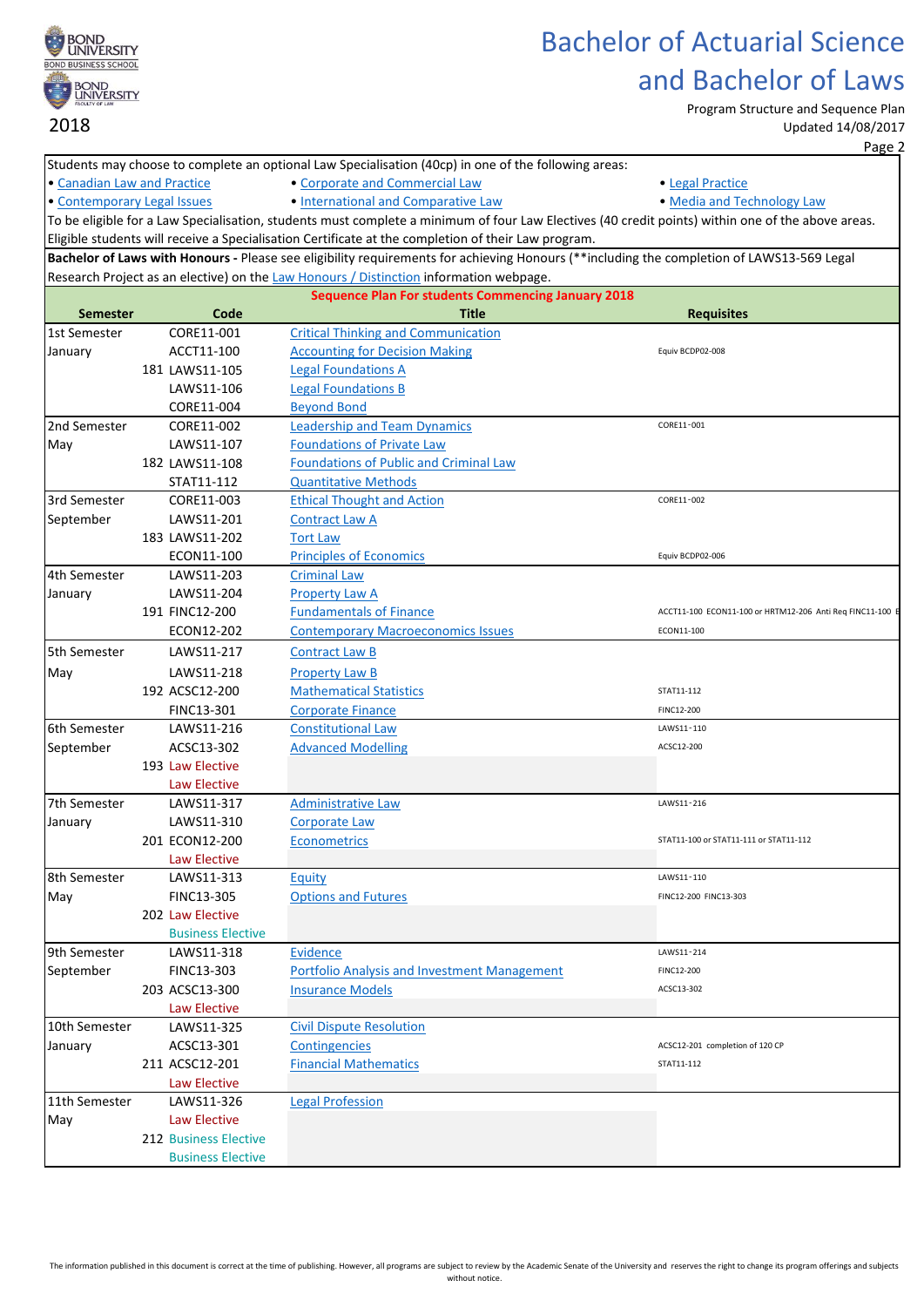

Program Structure and Sequence Plan

Updated 14/08/2017 Page 3

|               |                          | <b>Sequence Plan For students Commencing May 2018</b> |                                                               |
|---------------|--------------------------|-------------------------------------------------------|---------------------------------------------------------------|
| 1st Semester  | CORE11-001               | <b>Critical Thinking and Communication</b>            | <b>NIL</b>                                                    |
| May           | ACCT11-100               | <b>Accounting for Decision Making</b>                 | Equiv BCDP02-008                                              |
|               | 182 LAWS11-105           | <b>Legal Foundations A</b>                            | Nil                                                           |
|               | LAWS11-106               | <b>Legal Foundations B</b>                            | Nil                                                           |
|               | CORE11-004               | <b>Beyond Bond</b>                                    | <b>NIL</b>                                                    |
| 2nd Semester  | CORE11-002               | <b>Leadership and Team Dynamics</b>                   | CORE11-001                                                    |
| September     | LAWS11-107               | <b>Foundations of Private Law</b>                     | LAWS11-105 (or concurrently) and LAWS11-106 (or concurrently) |
|               | 173 LAWS11-108           | <b>Foundations of Public and Criminal Law</b>         | LAWS11-105 (or concurrently) and LAWS11-106 (or concurrently) |
|               | STAT11-112               | <b>Quantitative Methods</b>                           | Nil                                                           |
| 3rd Semester  | CORE11-003               | <b>Ethical Thought and Action</b>                     | CORE11-002                                                    |
| January       | LAWS11-201               | <b>Contract Law A</b>                                 | LAWS11-107 (or concurrently)                                  |
|               | 181 LAWS11-202           | <b>Tort Law</b>                                       | LAWS11-107 (or concurrently)                                  |
|               | ECON11-100               | <b>Principles of Economics</b>                        | Equiv BCDP02-006                                              |
| 4th Semester  | LAWS11-203               | <b>Criminal Law</b>                                   | LAWS11-108 (or concurrently)                                  |
| May           | LAWS11-204               | <b>Property Law A</b>                                 | LAWS11-107 (or concurrently)                                  |
|               | 182 FINC12-200           | <b>Fundamentals of Finance</b>                        | ACCT11-100 ECON11-100 or HRTM12-206 Anti Reg FINC11-100 E     |
|               | ECON12-202               | <b>Contemporary Macroeconomics Issues</b>             | ECON11-100                                                    |
| 5th Semester  | LAWS11-217               | <b>Contract Law B</b>                                 | LAWS11-201                                                    |
| September     | LAWS11-218               | <b>Property Law B</b>                                 | LAWS11-204                                                    |
|               | 183 ACSC12-200           | <b>Mathematical Statistics</b>                        | STAT11-112                                                    |
|               | FINC13-301               | <b>Corporate Finance</b>                              | FINC12-200                                                    |
| 6th Semester  | LAWS11-216               | <b>Constitutional Law</b>                             | LAWS11-110                                                    |
| January       | ACSC13-302               | <b>Advanced Modelling</b>                             | ACSC12-200                                                    |
|               | 191 Law Elective         |                                                       | As Required                                                   |
|               | Law Elective             |                                                       | As Required                                                   |
| 7th Semester  | LAWS11-317               | <b>Administrative Law</b>                             | LAWS11-216                                                    |
| May           | LAWS11-310               | <b>Corporate Law</b>                                  | LAWS11-202 and LAWS11-217 (or concurrently)                   |
|               | 192 ECON12-200           | <b>Econometrics</b>                                   | STAT11-100 or STAT11-111 or STAT11-112                        |
|               | Law Elective             |                                                       | As Required                                                   |
| 8th Semester  | LAWS11-313               | Equity                                                | LAWS11-110                                                    |
| September     | FINC13-305               | <b>Options and Futures</b>                            | FINC12-200 FINC13-303                                         |
|               | 193 Law Elective         |                                                       | As Required                                                   |
|               | <b>Business Elective</b> |                                                       |                                                               |
| 9th Semester  | LAWS11-318               | <b>Evidence</b>                                       | LAWS11-214                                                    |
| January       | FINC13-303               | <b>Portfolio Analysis and Investment Management</b>   | FINC12-200                                                    |
|               | 201 ACSC13-300           | <b>Insurance Models</b>                               | ACSC13-302                                                    |
|               | Law Elective             |                                                       | As Required                                                   |
| 10th Semester | LAWS11-325               | <b>Civil Dispute Resolution</b>                       | LAWS11-202 and LAWS11-217 and LAWS11-218                      |
| May           | ACSC13-301               | Contingencies                                         | ACSC12-201 completion of 120 CP                               |
|               | 202 ACSC12-201           | <b>Financial Mathematics</b>                          | STAT11-112                                                    |
|               | Law Elective             |                                                       | As Required                                                   |
| 11th Semester | LAWS11-326               | <b>Legal Profession</b>                               | LAWS11-325 (or concurrently)                                  |
| September     | Law Elective             |                                                       | As Required                                                   |
|               | 203 Business Elective    |                                                       |                                                               |
|               | <b>Business Elective</b> |                                                       |                                                               |
|               |                          |                                                       |                                                               |